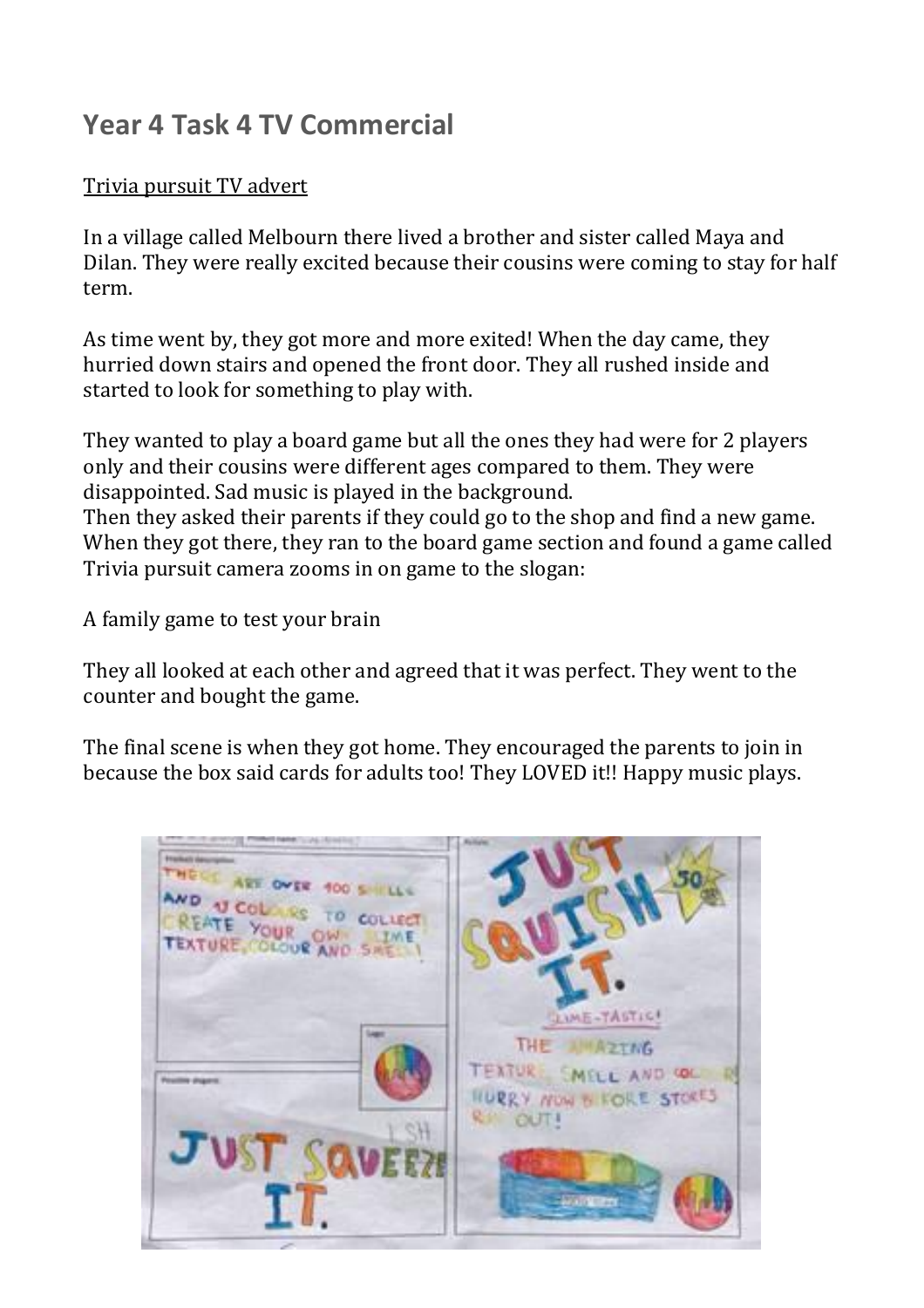



The **BEST!** beds for your



It is cute and cuddly, soft and snuggly!



Your cat will love it! It comes in lots of different colours including seethrough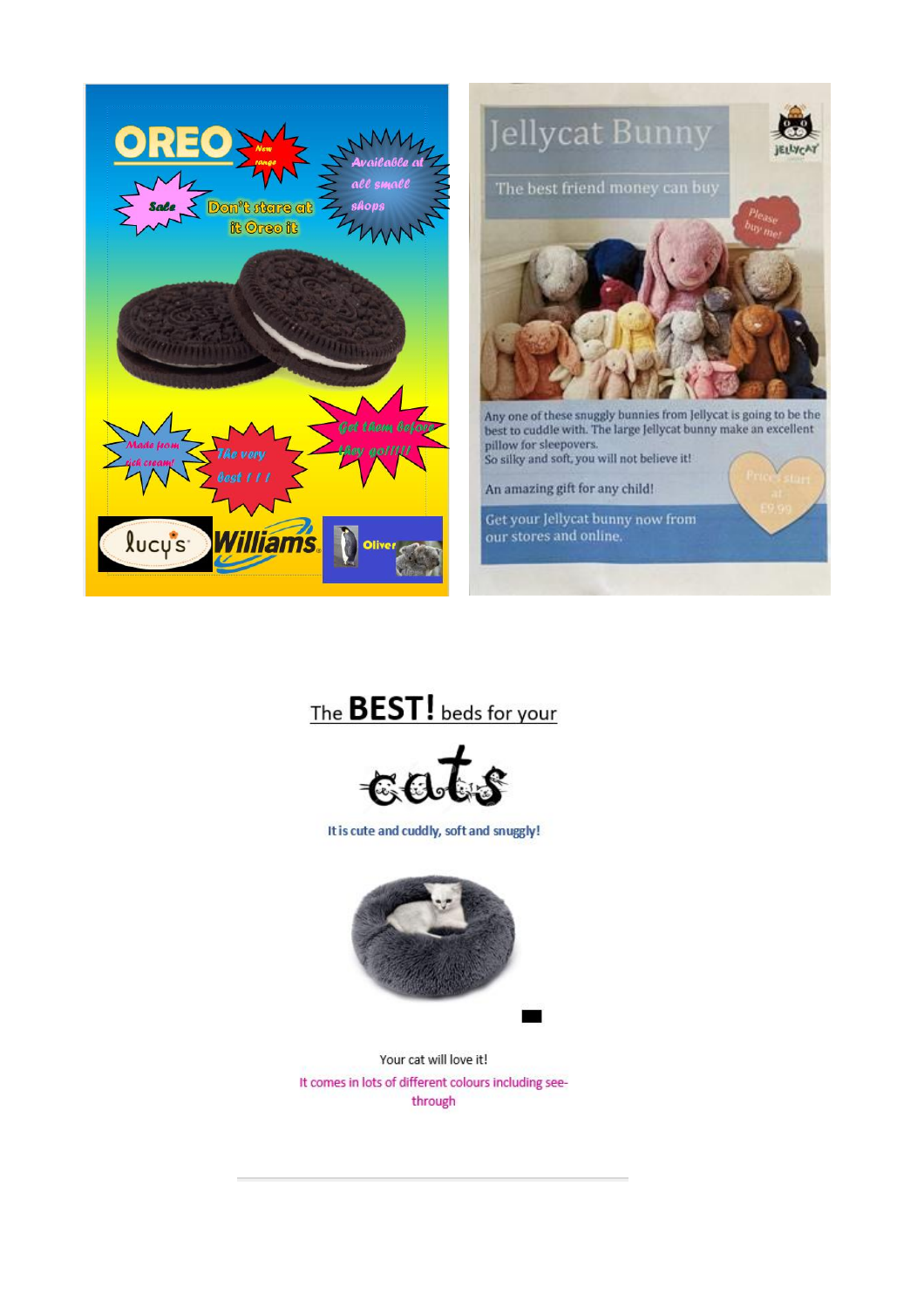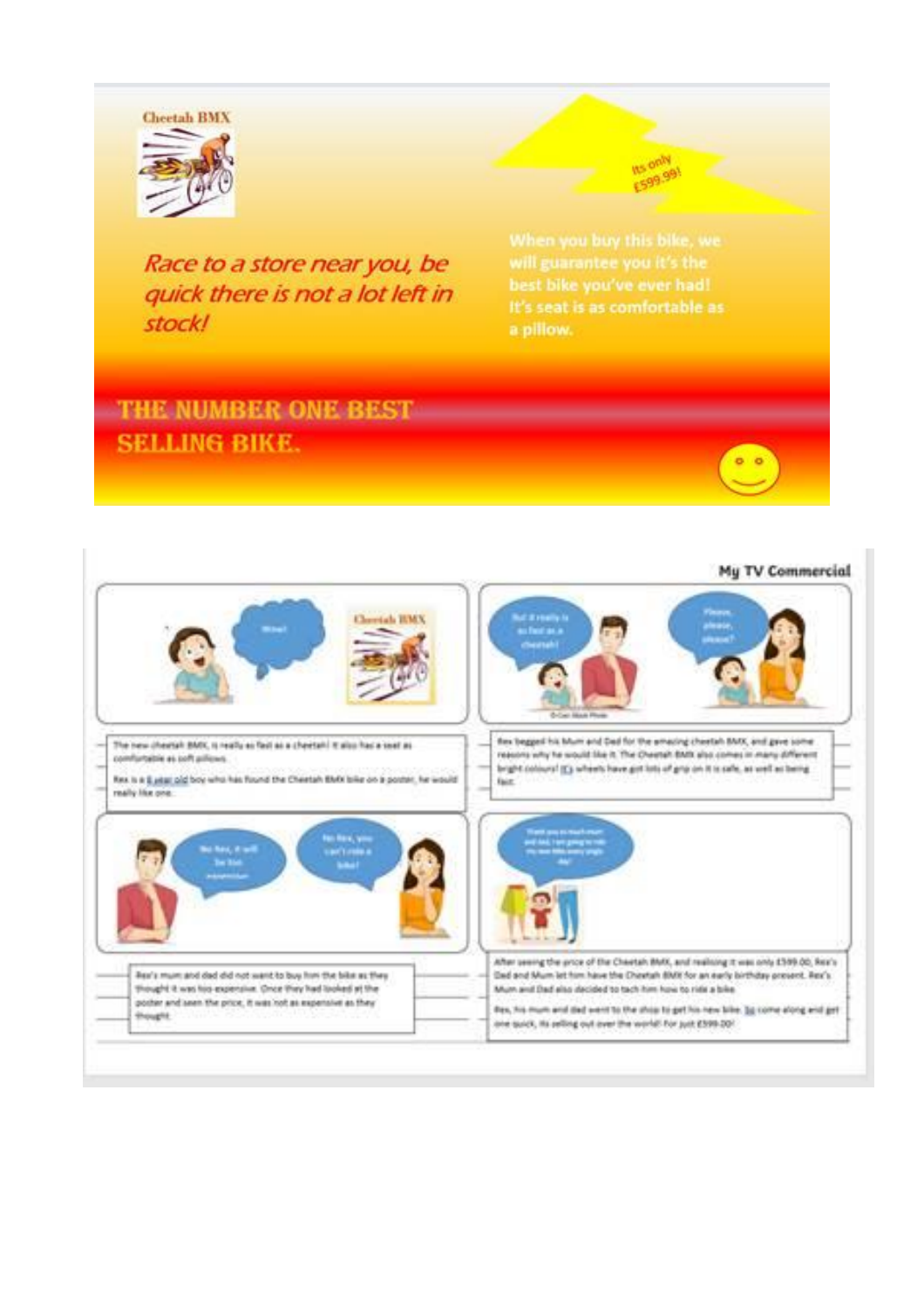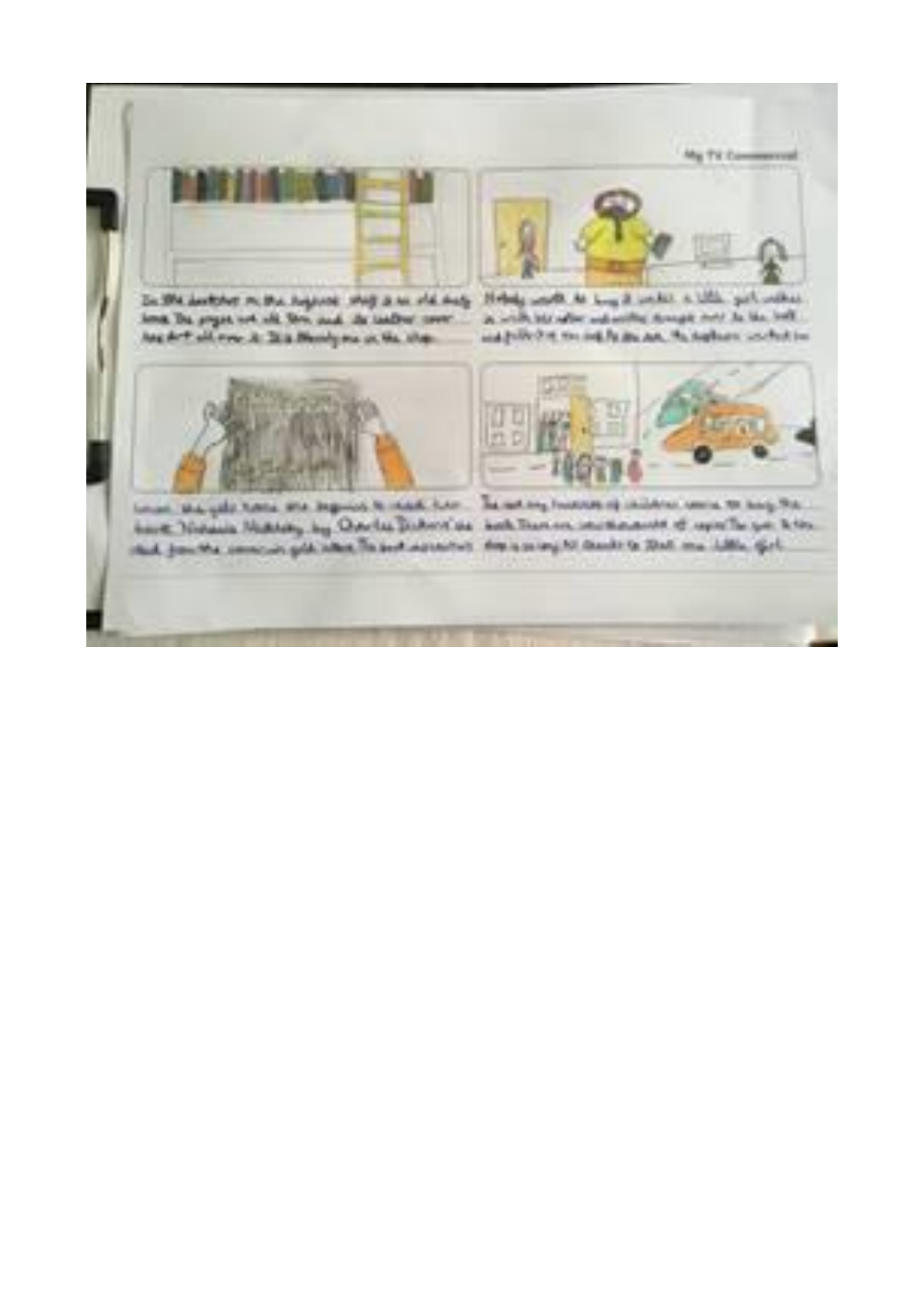

Camera shows a pretty but small back garden. Birds singing. Start to hear children talking. Narrator says "Bored in lockdown?" Then getting louder is children saying "we're boooooored"

Now there is slow music in the background. Two children are sat on the sofa looking fed up. Kids say together : "we're bored. Mum." Boy says "We can't play football or tennis or any ball games really. There's no space for our bikes. Girl says "The garden is so tiny and we can't go out in lockdown."

Mum says : "Don't worry. I'll sort something out" Shot of Mum at her computer. The camera does a close up of the mum when she says to herself : "PogoStix! Perfect!"

The next shot is of a smiling post lady coming round the block.

The music is light and happy. The postlady is muttering to her self: "This is a big one!"

Next shot is of the children playing in the garden on their new pogosticks. Mum says "now you have a toy for the tiny garden." Kids say "we love them!" Happy music in the background.

Commercial ends with the slogan Have fun anywhere with pogostix!